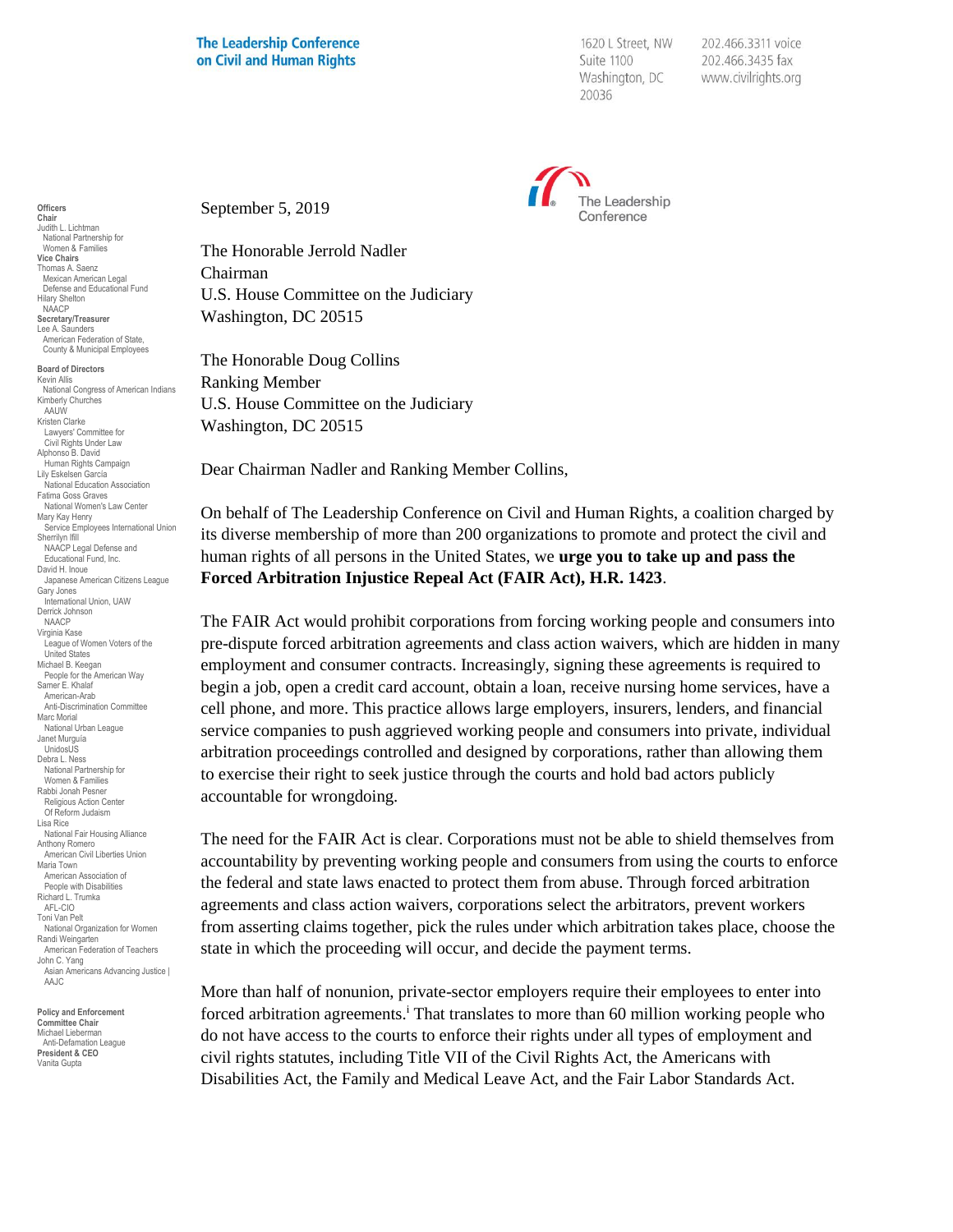September 5, 2019 Page 2 of 3



The most vulnerable working people are also the most likely to be trapped into forced arbitration. Forced arbitration is much more common among the lowest-paid workforces. Industries that have disproportionate numbers of women workers and African-American workers are also more prone to impose forced arbitration. Overall, 59 percent of African American workers and 58 percent of women workers have no way to enforce their rights outside of arbitration processes that are controlled by their employers.<sup>ii</sup>

It is no surprise that forced arbitration is biased in favor of the corporations who draft and control the terms of the arbitration agreements. The Economic Policy Institute has found that employees are less likely to obtain relief through arbitration and generally receive lower damages than in court.<sup>iii</sup> Forcing employees into individual arbitration also impacts their ability to obtain legal counsel. Faced with low win rates and lower damage awards, attorneys are less likely to take on these clients.<sup>iv</sup> Consumers are similarly disadvantaged. On average, consumers win less often in arbitration proceedings than in court, obtaining relief regarding their claims in only 9 percent of arbitrated disputes, whereas companies that make claims or counterclaims, prevail 93 percent of the time.<sup>v</sup> Bias in the system, however, leads many hardworking, everyday people to simply give up their rights when faced with forced arbitration, leaving corporations with no incentive to follow the law or to quickly and fairly address consumer or worker claims.

The use of class action waivers also substantially diminishes access to justice. Of employees subject to forced arbitration, over 49 percent—more than 24 million people—are also subject to a class action waiver, making it nearly impossible to address systemic discrimination or widespread violations of law.<sup>vi</sup> Class actions have leveled the playing field against bad corporate actors for thousands of women and people of color. Class actions may be the only way to prove a pattern or practice of discrimination. They also can provide relief specially designed to remedy large scale violations and change how corporations do business.<sup>vii</sup> In addition, class actions provide for legal redress when individuals are unlikely to file claims of their own, often due to the small value of the claim or because similarly situated individuals were unaware their rights had been violated. Eliminating the ability to file class actions prevents accountability and transparency and takes away pathways for significant reform.

Employment contracts, however, represent only a portion of forced arbitration agreements and class action waivers. A recent survey of forced arbitration in consumer agreements found that more than 60 percent of online U.S. retail sales are covered by broad consumer arbitration agreements. Eighty-one companies in the Fortune 100 force consumers into arbitration agreements, and of those eighty-one, 78 also utilize class action waivers. In 2018, there were, at a minimum, more than 826 million consumer arbitration agreements in force in the U.S., a country with an overall population of approximately 330 million people.<sup>viii</sup> Congress must act when millions of people are unknowingly forced to give up their right to access our courts and forego the protection of our laws.